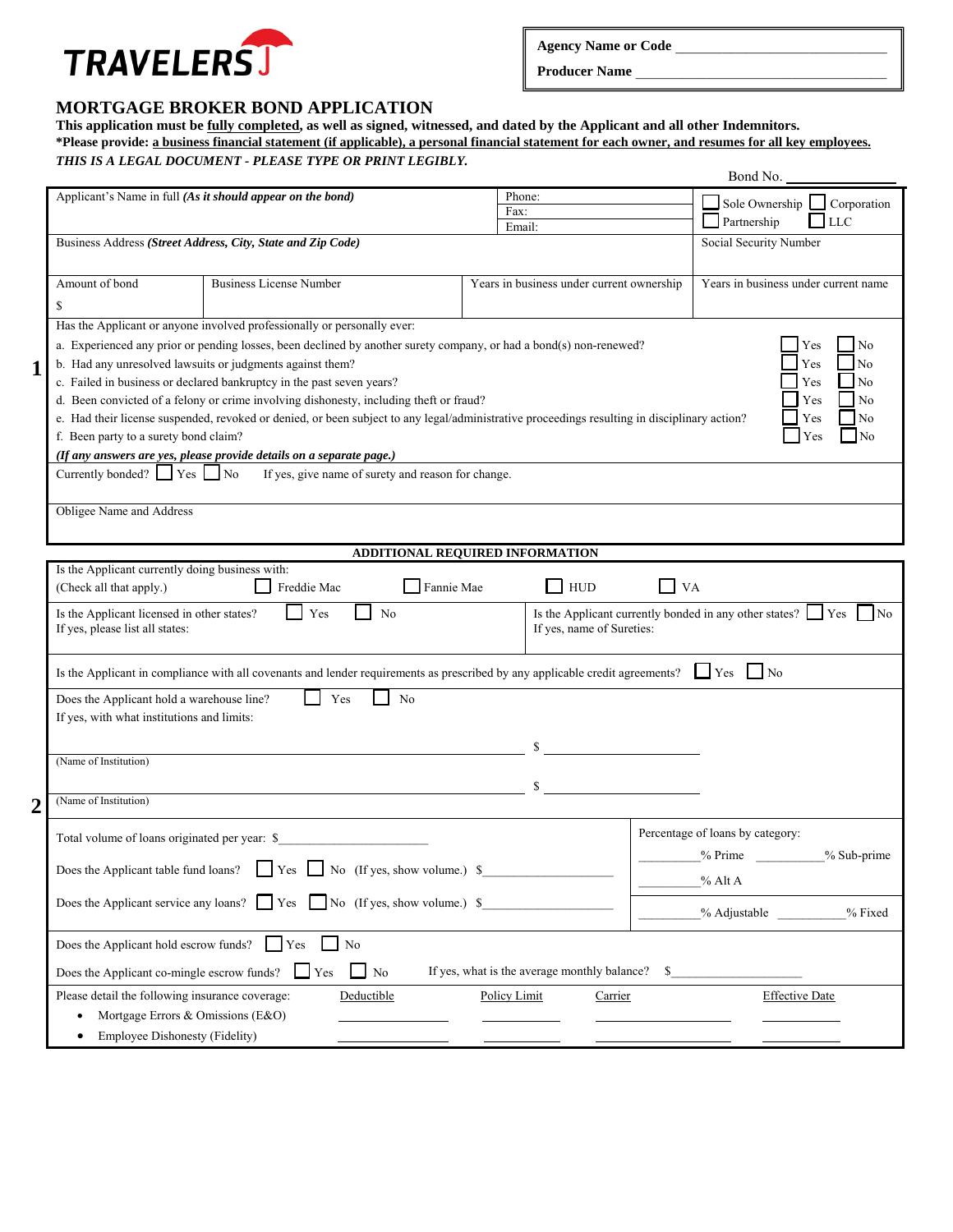#### **GIVE THE FOLLOWING INFORMATION ON EACH OWNER OR STOCKHOLDER**

|   | Name                                         |                            | Social Security Number |                                        | Percent Ownership                      |
|---|----------------------------------------------|----------------------------|------------------------|----------------------------------------|----------------------------------------|
|   | Address                                      | City                       | State                  | Zip                                    | Telephone                              |
|   | Number of years you have owned this business | Number of years experience |                        |                                        | Fair market value of primary residence |
|   | Name                                         |                            | Social Security Number |                                        | Percent Ownership                      |
| 3 | Address                                      | City                       | State                  | Zip                                    | Telephone                              |
|   | Number of years you have owned this business | Number of years experience |                        |                                        | Fair market value of primary residence |
|   | Name                                         |                            | Social Security Number |                                        | Percent Ownership                      |
|   | Address                                      | City                       | State                  | Zip                                    | Telephone                              |
|   | Number of years you have owned this business | Number of years experience |                        | Fair market value of primary residence |                                        |

#### **INDEMNITY AGREEMENT**

The undersigned Applicant and Indemnitor(s), all hereinafter referred to as "Indemnitors," hereby certify that the declarations made and answers given are the truth without reservation, and are made for the purpose of inducing TRAVELERS CASUALTY AND SURETY COMPANY OF AMERICA, ST. PAUL FIRE AND MARINE INSURANCE COMPANY, any of their present or future direct or indirect parent companies, any of the respective present or future direct or indirect affiliates or subsidiaries of such companies and parent companies, and/or any of the aforementioned entities' successors or assigns, hereinafter referred to, individually and/or collectively, as "Company," to furnish a certain bond or undertaking applied for and any renewal and increase of the same or of any bond or undertaking of similar nature given in substitution or renewal thereof (all comprehended in the word "Bond" as herein used). Indemnitors agree that Company may decline the Bond applied for or may cancel or terminate same without incurring liability whatsoever to Indemnitors. In consideration of Company executing said Bond or the forbearance of cancellation of said Bond, Indemnitors do undertake and agree as follows:

Indemnitors will pay all premiums, as they fall due, until Company has been provided with competent legal evidence that the Bond has been duly discharged. Indemnitors will at all times indemnify and exonerate Company from and against any and all loss, cost and expense of whatever kind which it may incur or sustain as a result of or in connection with the furnishing of the Bond and/or the enforcement of this Agreement, including unpaid premiums, interest, court costs and counsel fees, and any expense incurred or sustained by reason of making any investigation. To this end Indemnitors promise: a) to promptly reimburse Company for all sums paid and b) to deposit with Company on demand an amount sufficient to discharge any claim made against the Company on the Bond. This sum may be used by Company to pay such claim or be held by Company as collateral security against loss or cost on the Bond.

Indemnitors hereby expressly authorize Company to access credit records and to make such pertinent inquiries as may be necessary from third party sources for underwriting purposes, claim purposes and/or debt collection. To the extent required by law, Company will, upon request, provide notice whether or not a consumer report has been requested by Company, and if so, the name and address of the consumer reporting agency furnishing the report. **4** 

Regardless of the date of signature(s), this Agreement is effective as of the date of execution of the Bond and is continuous until Company is satisfactorily discharged from liability pursuant to the terms and conditions contained herein. An Indemnitor may terminate participation in this Agreement with respect to future renewals or substitution bonds or undertakings by providing written notice to Company of such intent to terminate. Such notice shall be addressed to Travelers Bond & Financial Products, Attention: Senior Vice President Commercial Surety, One Tower Square, Hartford, Connecticut 06183 and shall become effective sixty (60) days after Company's receipt of the same. Termination hereunder shall not relieve the terminating Indemnitor(s) from liability with respect to any renewals or substitution bonds or undertakings issued, or for which Company has obligated itself to issue, before the effective date of termination.

*Attention: Any person who knowingly and with intent to defraud a surety company or any other person files an application for a surety bond containing any materially false information, or conceals, for the purpose of misleading, information concerning any fact material thereto, commits a fraudulent act and may be subject to civil and/or criminal penalties.* 

**Signed this \_\_\_\_\_\_\_ day of \_\_\_\_\_\_\_\_\_\_\_\_\_\_\_\_\_\_, \_\_\_\_\_\_\_\_\_.**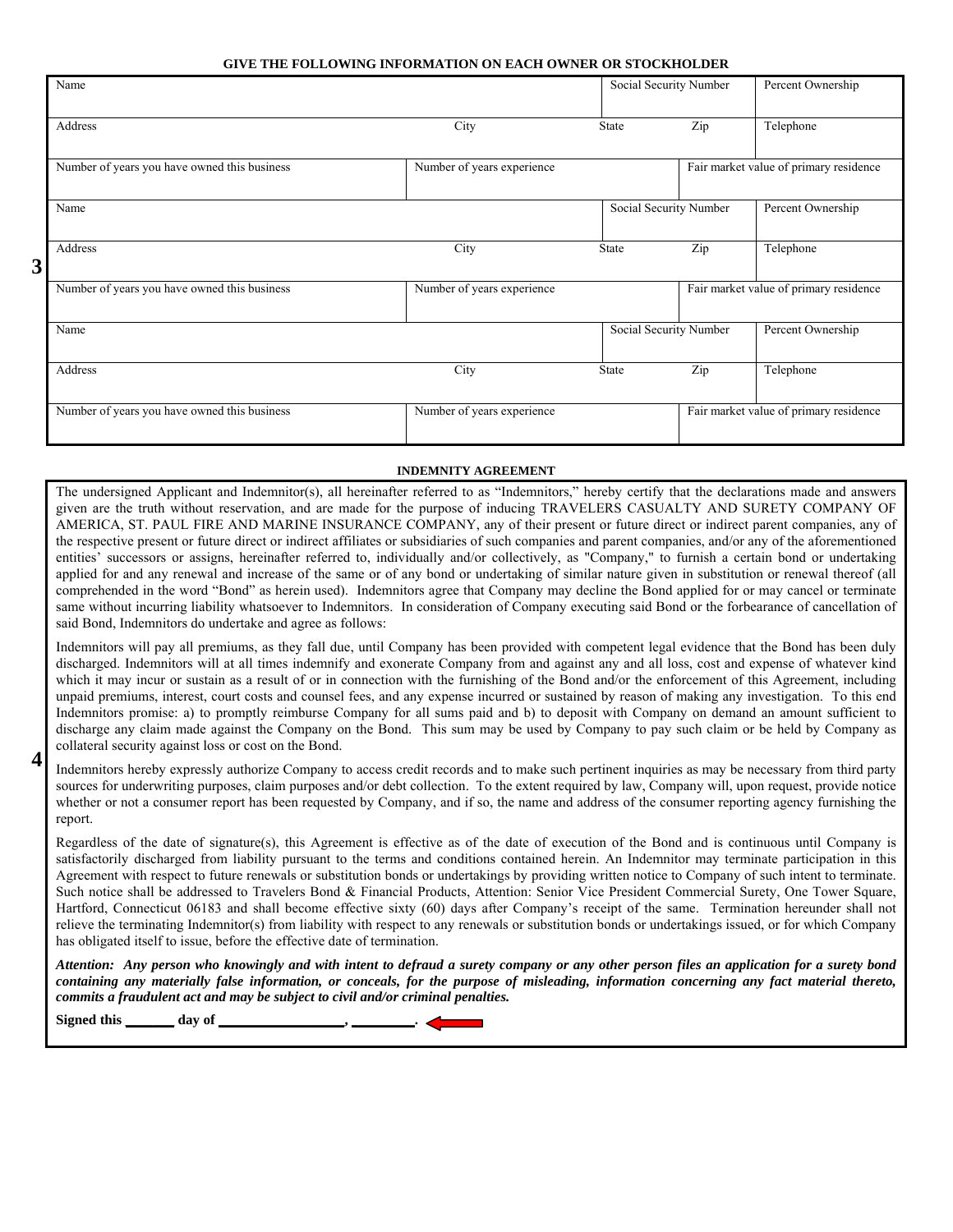Instructions: Signatures of individual Indemnitors must be witnessed. Indemnitors must include their Social Security Number. All signatures must be dated with names printed or typed on the line provided.

| (Witness Signature)  | (Date) | (Indemnitor Signature) | $\overline{(\text{Date})}$ |
|----------------------|--------|------------------------|----------------------------|
| (Print or Type Name) |        | (Print or Type Name)   |                            |
|                      |        | (SSN)                  |                            |
| (Witness Signature)  | (Date) | (Indemnitor Signature) | (Date)                     |
| (Print or Type Name) |        | (Print or Type Name)   |                            |
|                      |        | (SSN)                  |                            |
| (Witness Signature)  | (Date) | (Indemnitor Signature) | (Date)                     |
| (Print or Type Name) |        | (Print or Type Name)   |                            |
|                      |        | (SSN)                  |                            |

### **If Indemnitor is a Corporation, Limited Liability Company or Partnership, sign below:**

Instructions: If the entity is: 1) a corporation, an authorized officer should sign on behalf of the corporation, 2) a limited liability company, a manager or member should sign on behalf of the LLC, or 3) a partnership, a partner should sign on behalf of the partnership. Please provide the entity's federal tax identification number on the line provided.

The undersigned hereby affirms to Company as follows: I am a duly authorized official of the business entity Indemnitor on whose behalf I am executing this Agreement. In such capacity I am familiar with all of the documents which set forth and establish the rights which govern the affairs, power and authority of such business entity including, to the extent applicable, the certificate or articles of incorporation, bylaws, corporate resolutions and/or partnership, operating or limited liability agreements of such business entity. Having reviewed all such applicable documents and instruments and such other facts as deemed appropriate, I hereby affirm that such entity has the power and authority to enter into this Agreement and that I am duly authorized to execute this Agreement on behalf of such entity.

(Seal) (Indemnitor Name) (Indemnitor Signature ) (Federal Tax ID) (Date) (Date) (Date) (Date) (Date) (Seal) (Witness Signature) (Print or Type Name and Title) (Date)